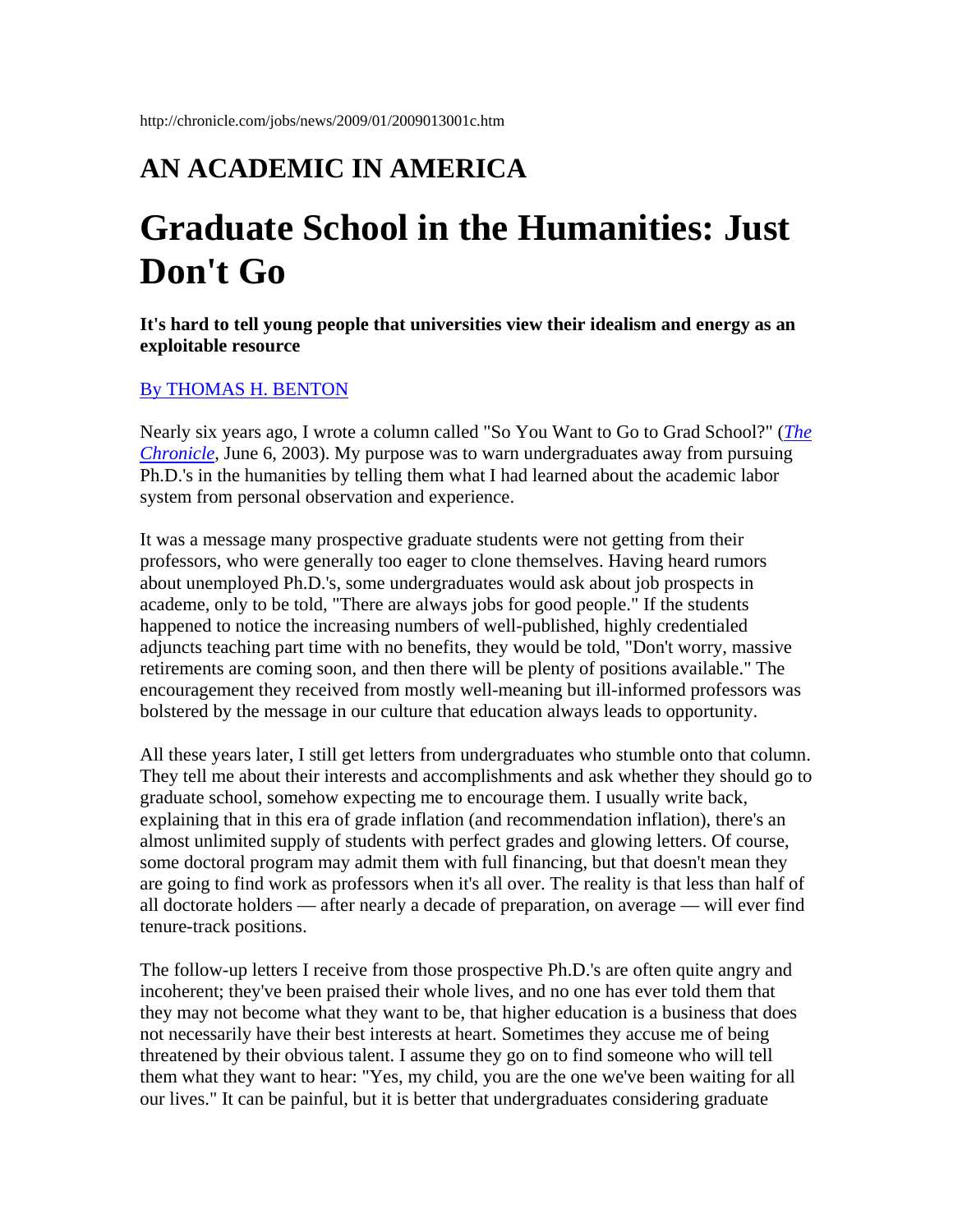school in the humanities should know the truth now, instead of when they are 30 and unemployed, or worse, working as adjuncts at less than the minimum wage under the misguided belief that more teaching experience and more glowing recommendations will somehow open the door to a real position.

Most undergraduates don't realize that there is a shrinking percentage of positions in the humanities that offer job security, benefits, and a livable salary (though it is generally much lower than salaries in other fields requiring as many years of training). They don't know that you probably will have to accept living almost anywhere, and that you must also go through a six-year probationary period at the end of which you may be fired for any number of reasons and find yourself exiled from the profession. They seem to think becoming a humanities professor is a reliable prospect — a more responsible and secure choice than, say, attempting to make it as a freelance writer, or an actor, or a professional athlete — and, as a result, they don't make any fallback plans until it is too late.

I have found that most prospective graduate students have given little thought to what will happen to them after they complete their doctorates. They assume that everyone finds a decent position somewhere, even if it's "only" at a community college (expressed with a shudder). Besides, the completion of graduate school seems impossibly far away, so their concerns are mostly focused on the present. Their motives are usually some combination of the following:

- They are excited by some subject and believe they have a deep, sustainable interest in it. (But ask follow-up questions and you find that it is only deep in relation to their undergraduate peers — not in relation to the kind of serious dedication you need in graduate programs.)
- They received high grades and a lot of praise from their professors, and they are not finding similar encouragement outside of an academic environment. They want to return to a context in which they feel validated.
- They are emerging from 16 years of institutional living: a clear, step-by-step process of advancement toward a goal, with measured outcomes, constant reinforcement and support, and clearly defined hierarchies. The world outside school seems so unstructured, ambiguous, difficult to navigate, and frightening.
- With the prospect of an unappealing, entry-level job on the horizon, life in college becomes increasingly idealized. They think graduate school will continue that romantic experience and enable them to stay in college forever as teacherscholars.
- They can't find a position anywhere that uses the skills on which they most prided themselves in college. They are forced to learn about new things that don't interest them nearly as much. No one is impressed by their knowledge of Jane Austen. There are no mentors to guide and protect them, and they turn to former teachers for help.
- They think that graduate school is a good place to hide from the recession. They'll spend a few years studying literature, preferably on a fellowship, and then, if academe doesn't seem appealing or open to them, they will simply look for a job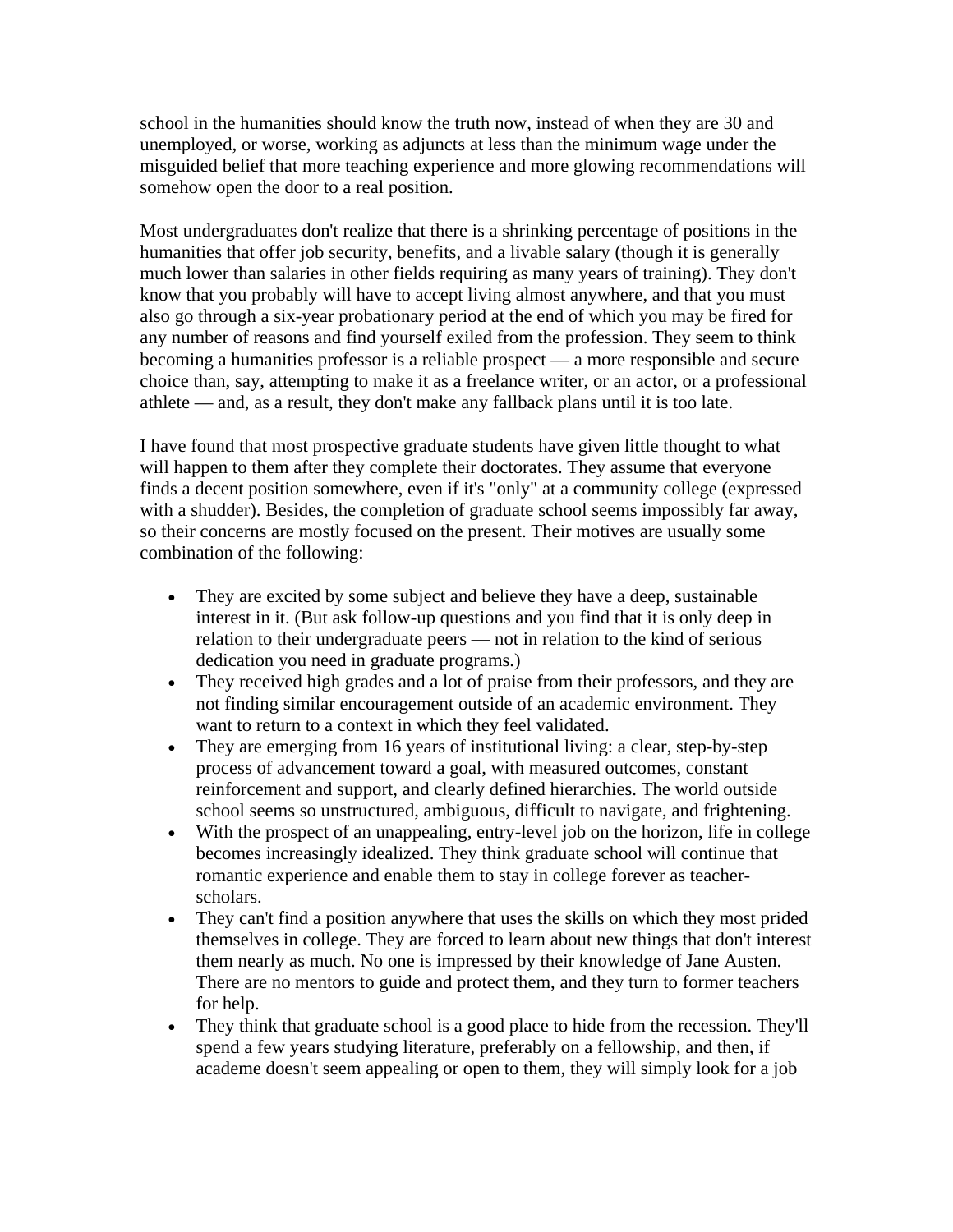when the market has improved. And, you know, all those baby boomers have to retire someday, and when that happens, there will be jobs available in academe.

I know I experienced all of those motivations when I was in my early 20s. The year after I graduated from college (1990) was a recession, and the best job I could find was selling memberships in a health club, part time, in a shopping mall in Philadelphia. A graduate fellowship was an escape that landed me in another city — Miami — with at least enough money to get by. I was aware that my motives for going to graduate school came from the anxieties of transitioning out of college and my difficulty finding appealing work, but I could justify it in practical terms for the last reason I mentioned: I thought I could just leave academe if something better presented itself. I mean, someone with a doctorate must be regarded as something special, right?

Unfortunately, during the three years that I searched for positions outside of academe, I found that humanities Ph.D.'s, without relevant experience or technical skills, generally compete at a moderate disadvantage against undergraduates, and at a serious disadvantage against people with professional degrees. If you take that path, you will be starting at the bottom in your 30s, a decade behind your age cohort, with no savings (and probably a lot of debt).

What almost no prospective graduate students can understand is the extent to which doctoral education in the humanities socializes idealistic, naïve, and psychologically vulnerable people into a profession with a very clear set of values. It teaches them that life outside of academe means failure, which explains the large numbers of graduates who labor for decades as adjuncts, just so they can stay on the periphery of academe. (That's another topic I've written about before; see "Is Graduate School a Cult?" (*[The](http://chronicle.com/jobs/news/2004/06/2004062801c.htm)  [Chronicle](http://chronicle.com/jobs/news/2004/06/2004062801c.htm)*, July 2, 2004.)

I fell for the line about faculty retirements that went around back in the early 90s, thanks to the infamous Bowen and Sosa Report. I still hear that claim today, from people who ought to know better. Even if the long-awaited wave of retirements finally arrives, many of those tenure lines will not be retained, particularly not now, in the context of yet another recession.

Just to be clear: There is work for humanities doctorates (though perhaps not as many as are currently being produced), but there are fewer and fewer real jobs because of conscious policy decisions by colleges and universities. As a result, the handful of real jobs that remain are being pursued by thousands of qualified people — so many that the minority of candidates who get tenure-track positions might as well be considered the winners of a lottery.

Universities (even those with enormous endowments) have historically taken advantage of recessions to bring austerity to teaching. There will be hiring freezes and early retirements. Rather than replacements, more adjuncts will be hired, and more graduate students will be recruited, eventually flooding the market with even more fully qualified teacher-scholars who will work for almost nothing. When the recession ends, the hiring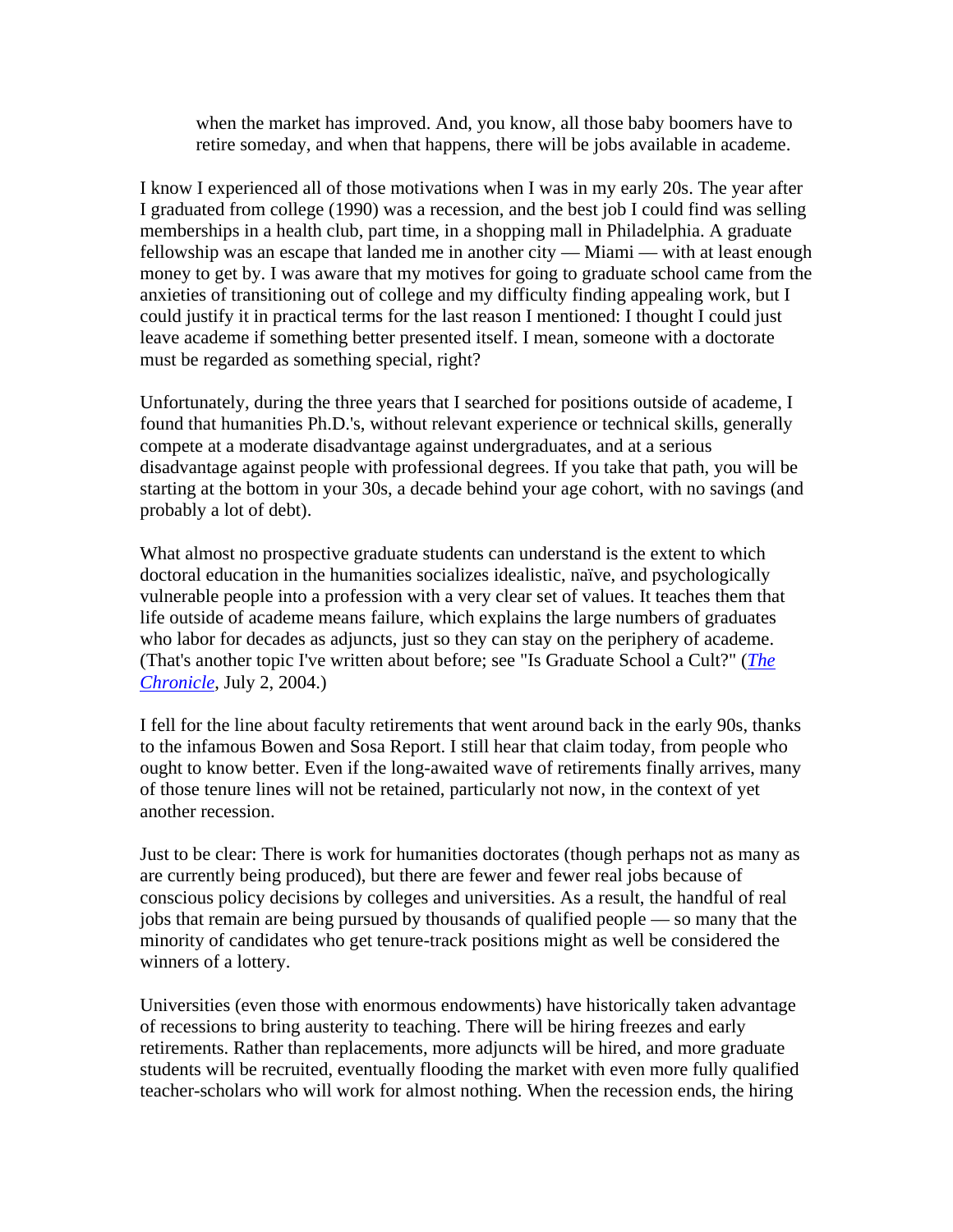freezes will become permanent, since departments will have demonstrated that they can function with fewer tenured faculty members.

Nearly every humanities field was already desperately competitive, with hundreds of applications from qualified candidates for every tenure-track position. Now the situation is becoming even worse. For example, the American Historical Association's job listings are down 15 percent and the Modern Languae's listings are down 21 percent, the steepest annual decline ever recorded. Apparently, many already-launched candidate searches are being called off; some responsible observers expect that hiring may be down [40 percent](http://chronicle.com/review/brainstorm/katz/the-state-of-history-and-the-history-of-state) this year.

What is 40 percent worse than desperate?

The majority of job seekers who emerge empty-handed this year will return next year, and for several years after that, and so the competition will snowball, with more and more people chasing fewer and fewer full-time positions.

Meanwhile, more and more students are flattered to find themselves admitted to graduate programs; many are taking on considerable debt to do so. According to the **Humanities** [Indicators Project](http://humanitiesindicators.org/) of the American Academy of Arts and Sciences, about 23 percent of humanities students end up owing more than \$30,000, and more than 14 percent owe more than \$50,000.

As things stand, I can only identify a few circumstances under which one might reasonably consider going to graduate school in the humanities:

- You are independently wealthy, and you have no need to earn a living for yourself or provide for anyone else.
- You come from that small class of well-connected people in academe who will be able to find a place for you somewhere.
- You can rely on a partner to provide all of the income and benefits needed by your household.
- You are earning a credential for a position that you already hold such as a high-school teacher — and your employer is paying for it.

Those are the only people who can safely undertake doctoral education in the humanities. Everyone else who does so is taking an enormous personal risk, the full consequences of which they cannot assess because they do not understand how the academic-labor system works and will not listen to people who try to tell them.

It's hard to tell young people that universities recognize that their idealism and energy and lack of information — are an exploitable resource. For universities, the impact of graduate programs on the lives of those students is an acceptable externality, like dumping toxins into a river. If you cannot find a tenure-track position, your university will no longer court you; it will pretend you do not exist and will act as if your unemployability is entirely your fault. It will make you feel ashamed, and you will